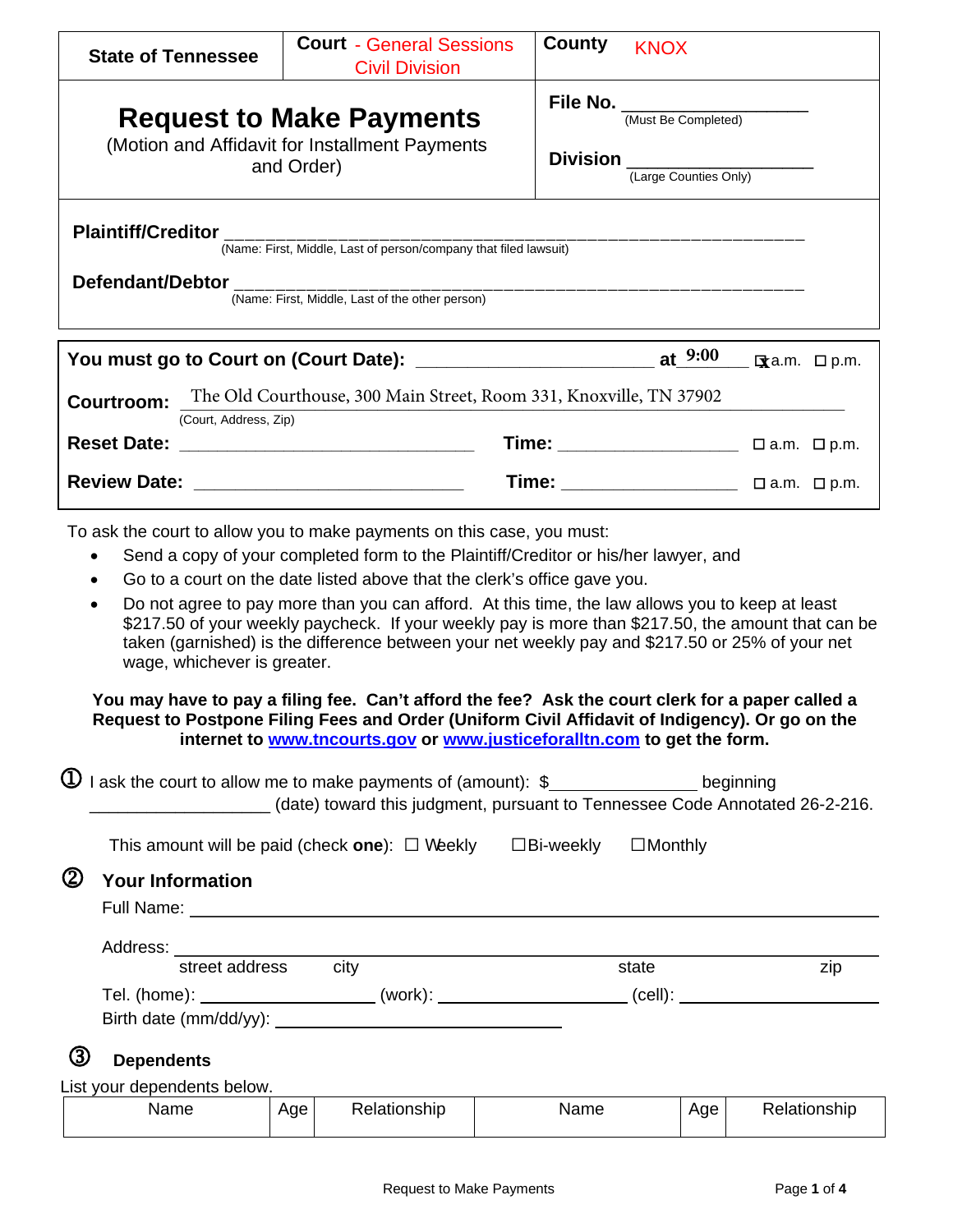|               |                                                  | 4.                  |                                                                                                                                                                                                                                                                                                                                    |                                                                                                                                                                                                                               |
|---------------|--------------------------------------------------|---------------------|------------------------------------------------------------------------------------------------------------------------------------------------------------------------------------------------------------------------------------------------------------------------------------------------------------------------------------|-------------------------------------------------------------------------------------------------------------------------------------------------------------------------------------------------------------------------------|
|               |                                                  | 5.                  |                                                                                                                                                                                                                                                                                                                                    |                                                                                                                                                                                                                               |
|               |                                                  | 6.                  |                                                                                                                                                                                                                                                                                                                                    |                                                                                                                                                                                                                               |
|               |                                                  |                     |                                                                                                                                                                                                                                                                                                                                    |                                                                                                                                                                                                                               |
|               | city                                             | state               | zip                                                                                                                                                                                                                                                                                                                                | tel $#$                                                                                                                                                                                                                       |
|               |                                                  |                     |                                                                                                                                                                                                                                                                                                                                    |                                                                                                                                                                                                                               |
|               |                                                  |                     |                                                                                                                                                                                                                                                                                                                                    | How much do you get?                                                                                                                                                                                                          |
| $$ -$         | / month                                          | $\Box$ Unemployment | $\frac{1}{2}$                                                                                                                                                                                                                                                                                                                      | / month                                                                                                                                                                                                                       |
|               | / month                                          | □ Worker's Comp.    | $\frac{1}{2}$                                                                                                                                                                                                                                                                                                                      | / month                                                                                                                                                                                                                       |
| $\frac{1}{2}$ | / month                                          | $\Box$ Other*       | $\mathsf{S}$                                                                                                                                                                                                                                                                                                                       | / month                                                                                                                                                                                                                       |
| \$            | / month                                          | $\Box$ SSI          | \$                                                                                                                                                                                                                                                                                                                                 | / month                                                                                                                                                                                                                       |
|               | Employer's address and tel. #:<br>street address |                     | Employer's name: The contract of the contract of the contract of the contract of the contract of the contract of the contract of the contract of the contract of the contract of the contract of the contract of the contract<br>How much do you earn after taxes are deducted?<br>How much do you get?<br><b>Source of Income</b> | <b>Employment:</b> If you are working now, fill out below. If not working now, check here: $\Box$<br><u>Deach (check</u> one): □week □month □Other:<br>Other Income: List any other income that you get now or expect to get. |

|                                         | <b>Fair Market</b><br>Value | <b>Money still</b><br>owed | = |
|-----------------------------------------|-----------------------------|----------------------------|---|
| 1. Car, truck, or other vehicle         |                             |                            |   |
| 2. Other car, truck, or other vehicle   |                             |                            |   |
| 3. House, condominium, land             |                             |                            |   |
| 4. Other house, condominium, land       |                             |                            |   |
| List all bank/financial accounts below: |                             |                            |   |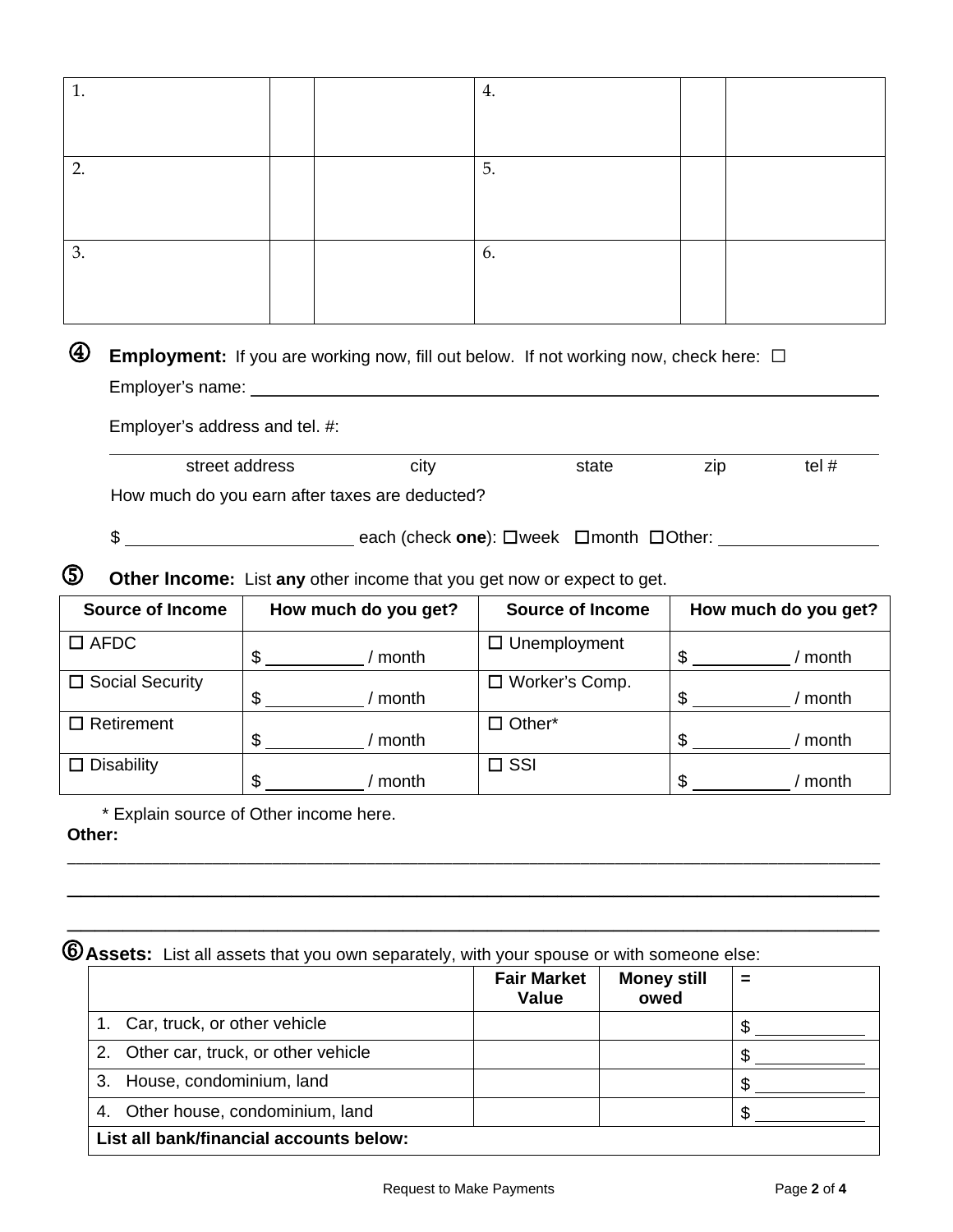| <b>Bank name</b> |        | <b>Balance</b> |
|------------------|--------|----------------|
| 5.               |        | ٨D             |
| 6.               |        | ۰D             |
| 7. Cash          |        | ۰D             |
|                  | Total: | æ<br>۰D        |

**Other:** 

## **Expenses**

|                               | How much each<br>month? |                                  | How much each<br>month? |
|-------------------------------|-------------------------|----------------------------------|-------------------------|
| $\Box$ Rent/House Payment $\$ |                         | $\Box$ Gas                       |                         |
| $\square$ Phone               | \$                      | $\Box$ Child Care                |                         |
| $\Box$ Groceries              | \$                      | □ Court-ordered Child<br>Support | \$                      |
| $\Box$ School Supplies        | \$                      | $\square$ Transportation         | \$                      |
| $\Box$ Electricity            | \$                      | □ Medical/Dental                 | \$                      |
| $\Box$ Clothing               | \$                      | $\Box$ Other                     | \$                      |
| Water                         | \$                      | コ Other                          | \$                      |

## **Debts:**

| Who do you owe? | How much do you<br>owe? | Who do you owe? | How much do you<br>owe? |
|-----------------|-------------------------|-----------------|-------------------------|
|                 |                         |                 |                         |
|                 |                         | J.              |                         |
|                 |                         |                 |                         |

 $\bigcirc$  List any other facts you want the court to know, such as unusual medical expenses, family emergencies, etc.

 $<sup>1</sup>$  I declare under penalty of perjury under the laws of the State of Tennessee that:</sup>

• The information I have provided is true, correct, and complete.

| Bring the original and 2 copies of this form to the Court Clerk to be date stamped.<br>ring a champad anyglana addressed far saek plejntiff ta the Caurt Clerk - Meil ens sany ta the la | Give the original to the Court Clerk.                                                                          |       |
|------------------------------------------------------------------------------------------------------------------------------------------------------------------------------------------|----------------------------------------------------------------------------------------------------------------|-------|
| Sworn and subscribed before me this                                                                                                                                                      | day of the control of the control of the control of the control of the control of the control of the control o |       |
| Sign here: $\blacktriangleright$                                                                                                                                                         |                                                                                                                | Date: |

**Bring a stamped envelope addressed for each plaintiff to the Court Clerk. Mail one copy to the lawyer or if there is no lawyer, mail it to the plaintiff or company that sued you. Keep one copy for yourself.**